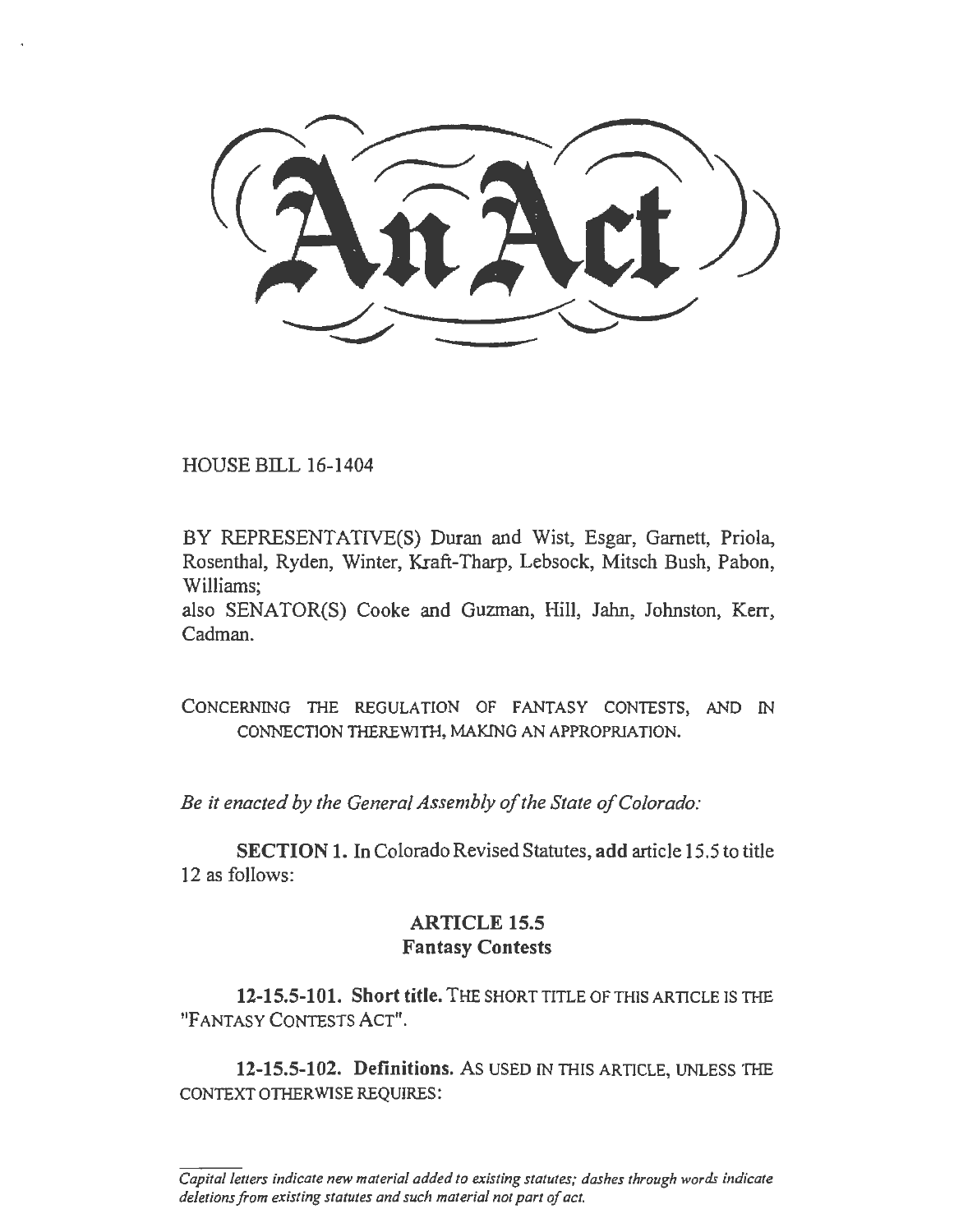( 1) "CONFIDENTIAL INFORMATION" MEANS INFORMATION RELATED TO THE PLAY OF A FANTASY CONTEST BY FANTASY CONTEST PLAYERS OBTAINED AS A RESULT OF OR BY VIRTUE OF A PERSON'S EMPLOYMENT.

(2) "DIRECTOR" MEANS THE DIRECTOR OF THE DIVISION OF PROFESSIONSANDOCCUPATIONS WITHINTHEDEPARTMENTOFREGULATORY AGENCIES OR HIS OR HER DESIGNEE.

(3) "ENTRY FEE" MEANS CASH OR CASH EQUIVALENTS THAT ARE REQUIRED TO BE PAID BY A FANTASY CONTEST PLAYER TO A FANTASY CONTEST OPERATOR IN ORDER TO PARTICIPATE IN A FANTASY CONTEST.

( 4) "FANTASY CONTEST" MEANS A FANTASY OR SIMULATED GAME OR CONTEST IN WHICH:

(a) THE VALUE OF ALL PRIZES AND A WARDS OFFERED TO WINNING PARTICIPANTS IS ESTABLISHED AND MADE KNOWN TO THE PARTICIPANTS IN ADVANCE OF THE CONTEST;

(b) ALL WINNING OUTCOMES REFLECT THE RELATIVE KNOWLEDGE AND SKILL OF THE PARTICIPANTS AND ARE DETERMINED PREDOMINANTLY BY ACCUMULATED STATISTICAL RESULTS OF THE PERFORMANCE OF ATHLETES IN FULLY COMPLETED SPORTING EVENTS; EXCEPT THAT A SPORTING EVENT THA THAS BEEN CALLED OR SUSPENDED DUE TO WEATHER OR ANY OTHER NATURAL OR UNFORSEEN EVENT IS CONSIDERED FULLY COMPLETED; AND

(c) WINNING OUTCOMES ARE NOT BASED ON RANDOMIZED OR HISTORICAL EVENTS OR ON THE SCORE, POINT SPREAD, OR ANY PERFORMANCE OF ANY SINGLE ACTUAL SPORTS TEAM OR COMBINATION OF SUCH TEAMS OR SOLELY ON ANY SINGLE PERFORMANCE OF AN INDIVIDUAL ATHLETE IN ANY SINGLE ACTUAL SPORTING EVENT.

(5) "FANTASY CONTEST OPERATOR" MEANS A PERSON OR ENTITY THAT OFFERS FANTASY CONTESTS WITH AN ENTRY FEE FOR A CASH PRIZE TO MEMBERS OF THE PUBLIC.

(6) "FANTASY CONTEST PLAYER" MEANS A PERSON WHO PARTICIPATES IN A FANTASY CONTEST WITH AN ENTRY FEE OFFERED BY A FANTASY CONTEST OPERATOR.

PAGE 2-HOUSE BILL 16-1404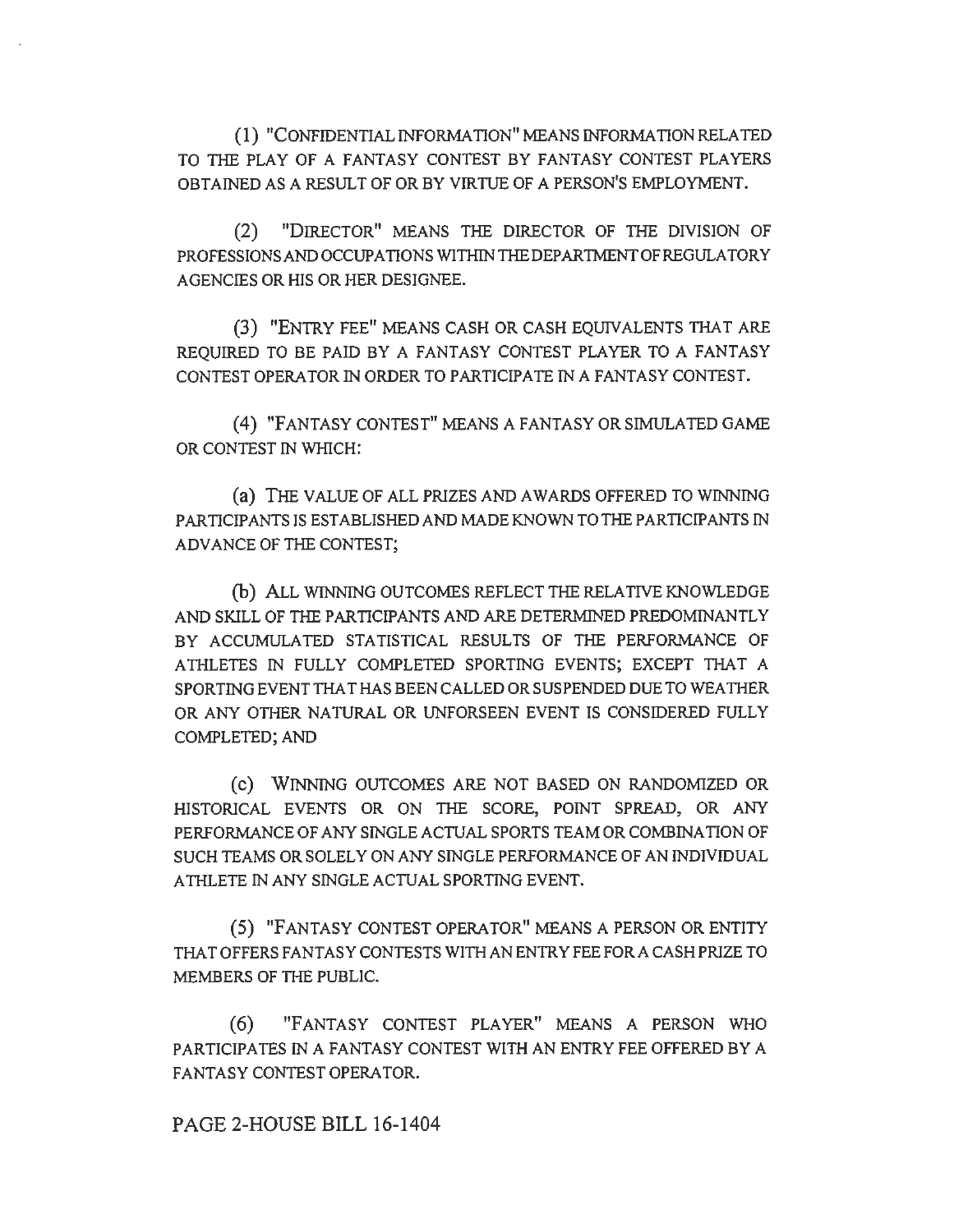(7) "SMALL FANTASY CONTEST OPERATOR" MEANS A FANTASY CONTEST OPERATOR THAT HAS NO MORE THAN SEVEN THOUSAND FIVE HUNDRED FANTASY CONTEST PLAYERS IN COLORADO WITH ACTIVE ACCOUNTS WHO PARTICIPATE IN FANTASY CONTESTS WITH AN ENTRY FEE.

**12-15.5-103. Fantasy contests - director - rules.** (1) THE DIRECTOR SHALL PROMULGATE REASONABLE RULES FOR THE IDENTIFICATION, LICENSING, AND FINGERPRINTING OF APPLICANTS FOR LICENSURE.

(2) THE DIRECTORMA Y ADMINISTER OATHS, TAKE AFFIRMATIONS OF WITNESSES, AND ISSUE SUBPOENAS TO COMPEL THE ATTENDANCE OF WITNESSES AND THE PRODUCTION OF ALL RELEVANT PAPERS, BOOKS, RECORDS, DOCUMENTARY EVIDENCE, AND MATERIALS IN ANY HEARING, INVESTIGATION, ACCUSATION, OR OTHER MATTER COMING BEFORE THE DIRECTOR PURSUANT TO THIS ARTICLE. THE DIRECTOR MAY APPOINT AN ADMINISTRATIVE LAW JUDGE PURSUANT TO PART 10 OF ARTICLE 30 OF TITLE 24, C.R.S., TO TAKE EVIDENCE AND TO MAKE FINDINGS.

**12-15.5-104. Registration.** (1) ON AND AFTER JULY **1,** 2017, AN ENTITY SHALL NOT OPERATE AS A SMALL FANTASY CONTEST OPERATOR UNLESS THE ENTITY IS REGISTERED WITH THE DIRECTOR. ON AND AFTER JULY **1,** 2017, AN INDIVIDUAL WHO IS NOT OPERATING THROUGH AN ENTITY SHALL NOT OPERATE AS A SMALL FANTASY CONTEST OPERA TOR UNLESS THE INDIVIDUAL IS REGISTERED WITH THE DIRECTOR.

(2) A SMALL FANTASY CONTEST OPERATOR IS SUBJECT TO ALL OF THE PROVISIONS OF THIS ARTICLE; EXCEPT THAT:

(a) A SMALL FANTASY CONTEST OPERATOR NEED ONLY BE REGISTERED, NOT LICENSED, IN ORDER TO OFFER FANTASY CONTESTS FOR A FEE, A SMALL FANTASY CONTEST OPERATOR IS NOT SUBJECT TO THE REQUIREMENTS OF SECTION 12-15.5-106 (2) REGARDING AN ANNUAL AUDIT, ANDA SMALLFANTASYOPERATORIS SUBJECT TO SECTION 12-15.5-105 (3); AND

(b) THE DIRECTOR SHALL:

(I) ESTABLISH A REGISTRATION PROCESS FOR SMALL FANTASY CONTEST OPERATORS; AND

PAGE 3-HOUSE BILL 16-1404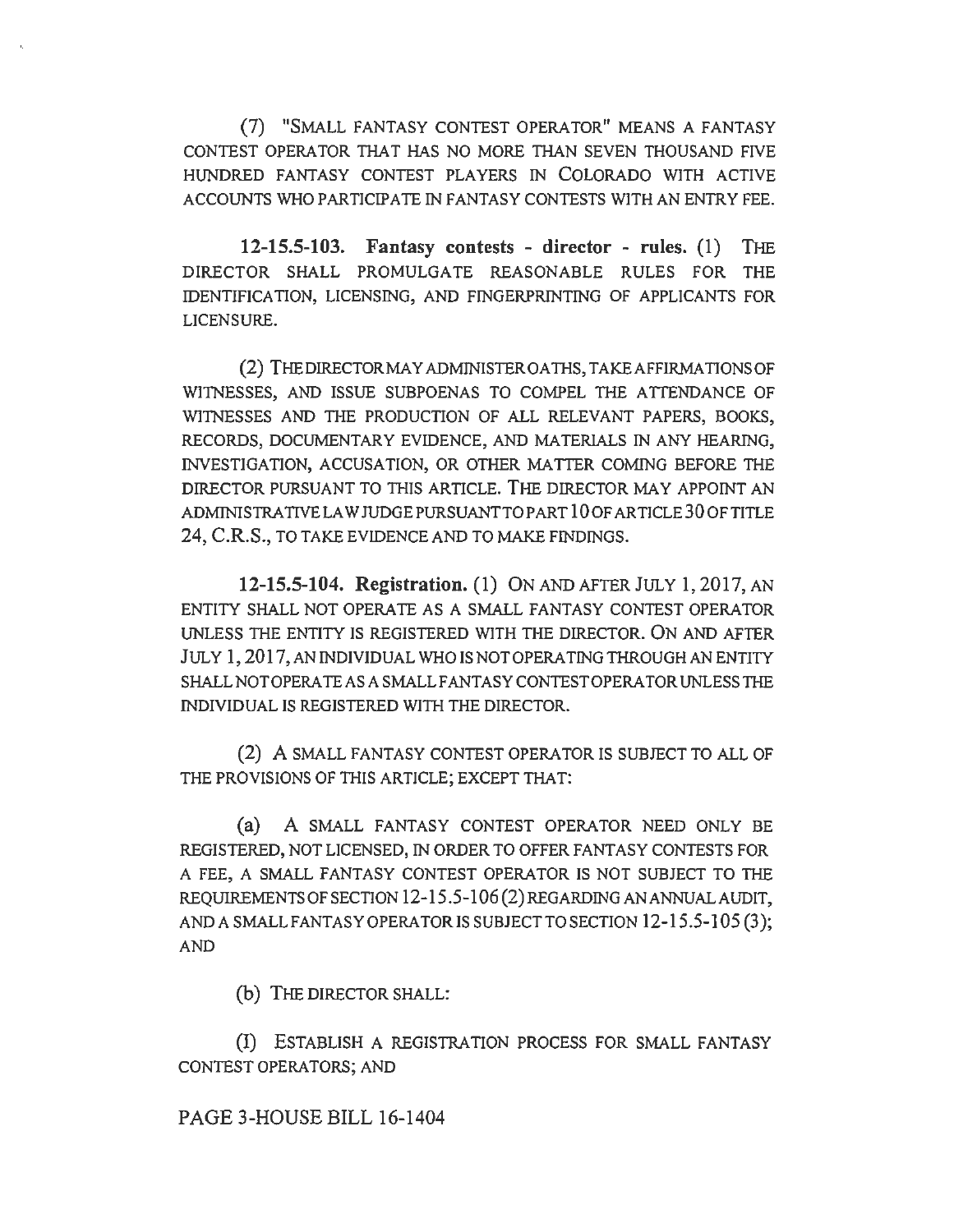(II) NOT INITIATE AN INVESTIGATION OF A POTENTIAL VIOLATION OF TillS ARTICLE BY A SMALL FANTASY CONTEST OPERA TOR EXCEPT UPON THE FILING OF A COMPLAINT WITH THE DIRECTOR THAT THE DIRECTOR REASONABLY BELIEVES WARRANTS INVESTIGATION.

**12-15.5-105. Licensing.** (1) ON AND AFTER JULY 1, 2017, AN ENTITY SHALL NOT OPERATE AS A FANTASY CONTEST OPERATOR UNLESS THE ENTITY IS LICENSED BY THE DIRECTOR. ON AND AFTER JULY 1, 2017, AN INDIVIDUAL WHO IS NOT OPERATING THROUGH AN ENTITY SHALL NOT OPERATE AS A FANTASY CONTEST OPERA TOR UNLESS THE INDIVIDUAL IS LICENSED AS A FANTASY CONTEST OPERATOR BY THE DIRECTOR. AN APPLICANT FOR LICENSURE MUST PAY LICENSE, RENEWAL, AND REINSTATEMENT FEES ESTABLISHED BY THE DIRECTOR CONSISTENT WITH SECTION 24-34-105, C.R.S., AND OTHER AUTHORITIES. THE FEES MUST BE SUFFICIENT TO COVER THE DIVISION'S DIRECT AND INDIRECT COSTS IN ADMINISTERING THIS ARTICLE. A LICENSEE MUST RENEW THE LICENSE IN ACCORDANCE WITH A SCHEDULE ESTABLISHED BY THE DIRECTOR PURSUANT TO SECTION 24-34-102 (8), C.R.S. IF A LICENSEE FAILS TO RENEW THE LICENSE PURSUANT TO THE SCHEDULE ESTABLISHED BY THE DIRECTOR, THE LICENSE EXPIRES AND THE ENTITY SHALL NOT PRACTICE UNDER THIS ARTICLE UNTIL THE REINSTATEMENT FEES ARE PAID AND THE DIRECTOR REINSTATES THE LICENSE. A PERSON THAT CONTINUES TO PRACTICE ONCE A LICENSE HAS EXPIRED IS SUBJECT TO TIIE PENAL TIES PROVIDED IN THIS ARTICLE AND SECTION 24-34-102 (8), C.R.S.

(2) APPLICATIONS FOR LICENSURE AS A FANTASY CONTEST OPERA TOR MUST:

(a) BE VERIFIED BY THE OATH OR AFFIRMATION OF SUCH PERSON OR PERSONS AS THE DIRECTOR MAY PRESCRIBE;

(b) BE MADE TO TIIE DIRECTOR ON FORMS PREPARED AND FURNISHED BY THE DIRECTOR; AND

(c) SET FORTH SUCH INFORMATION AS THE DIRECTOR MAY REQUIRE TO ENABLE THE DIRECTOR TO DETERMINE WHETHER AN APPLICANT MEETS THE REQUIREMENTS FOR LICENSURE UNDER THIS ARTICLE. THE INFORMATION MUST INCLUDE:

(I) THE NAME AND ADDRESS OF THE APPLICANT;

PAGE 4-HOUSE BILL 16-1404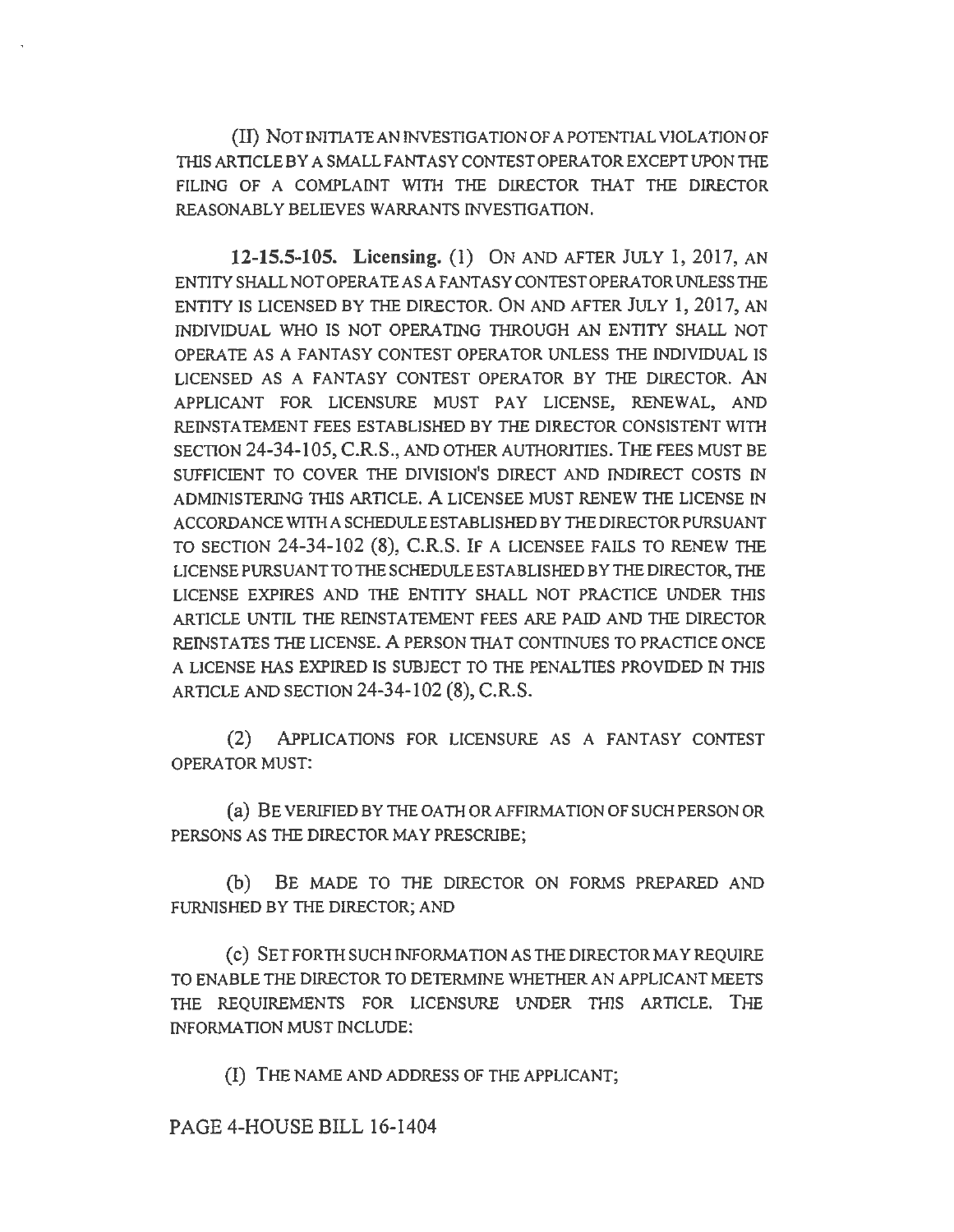(ID IF A PAR1NERSHIP, THE NAMES AND ADDRESSES OF ALL OF THE PARTNERS, AND IF A CORPORATION, ASSOCIATION, OR OTHER ORGANIZATION, THE NAMES AND ADDRESSES OF THE PRESIDENT, VICE PRESIDENT, SECRETARY, AND MANAGING OFFICER, TOGETHER WITH ALL OTHER INFORMATION DEEMED NECESSARY BY THE DIRECTOR; AND

(III) ADESIGNATIONOFTHERESPONSIBLEPARTYWHOISTHEAGENT FOR THE LICENSEE FOR ALL COMMUNICATIONS WITH THE DIRECTOR.

(3) (a) AN APPLICANT MAY NOT BE ELIGIBLE FOR LICENSURE OR REGISTRATION ASA FANTASY CONTEST OPERA TOR OR LICENSURE RENEWAL IF THE APPLICANT OR ANY OF ITS OFFICERS, DIRECTORS, OR GENERAL PARTNERS HAS BEEN CONVICTED OF OR HAS ENTERED A PLEA OF NOLO CONTENDERE OR GUILTY TO A FELONY.

(b) THE DIRECTOR IS GOVERNED BY SECTION 24-5-101, C.R.S., IN CONSIDERING THE CONVICTION OR PLEA OF NOLO CONTENDERE TO A FELONY FOR ANY INDIVIDUAL SUBJECT TO A CRIMINAL HISTORY RECORD CHECK PURSUANT TO SUBSECTION (4) OF THIS SECTION.

(4) WITH THE SUBMISSION OF AN APPLICATION FOR A LICENSE GRANTED PURSUANT TO THIS SECTION, EACH APPLICANT AND ITS OFFICERS, DIRECTORS, AND GENERAL PARTNERS SHALL SUBMIT A COMPLETE SET OF HIS OR HER FINGERPRINTS TO THE COLORADO BUREAU OF INVESTIGATION FOR THE PURPOSE OF CONDUCTING FINGERPRINT-BASED CRIMINAL HISTORY RECORD CHECKS. THE COLORADO BUREAU OF INVESTIGATION SHALL FORWARD THE FINGERPRINTS TO THE FEDERAL BUREAU OF INVESTIGATION FOR THE PURPOSE OF CONDUCTING FINGERPRINT-BASED CRIMINAL HISTORY RECORD CHECKS. THE DIRECTOR MAY ACQUIRE A NAME-BASED CRIMINAL HISTORY RECORD CHECK FOR A PERSON WHO HAS TWICE SUBMITTED TO A FINGERPRINT-BASED CRIMINAL HISTORY RECORD CHECK AND WHOSE FINGERPRINTS ARE UNCLASSIFlABLE. A PERSON WHO HAS PREVIOUSLY SUBMITTED FINGERPRINTS FOR STATE OR LOCAL LICENSING PURPOSES MAY REQUEST THE USE OF THE FINGERPRINTS ON FILE. THE DIRECTOR SHALL USE THE INFORMATION RESULTING FROM THE FINGERPRINT-BASED CRIMINAL HISTORY RECORD CHECK TO INVESTIGATE AND DETERMINE WHETHER AN APPLICANT IS QUALIFIED TO HOLD A LICENSE PURSUANT TO THIS SECTION. THE DIRECTOR MAY VERIFY THE INFORMATION AN APPLICANT IS REQUIRED TO SUBMIT. THE APPLICANT SHALL PAY THE COSTS ASSOCIATED WITH THE FINGERPRINT -BASED CRIMINAL HISTORY RECORD CHECK TO THE COLORADO

PAGE S-HOUSE BILL 16-1404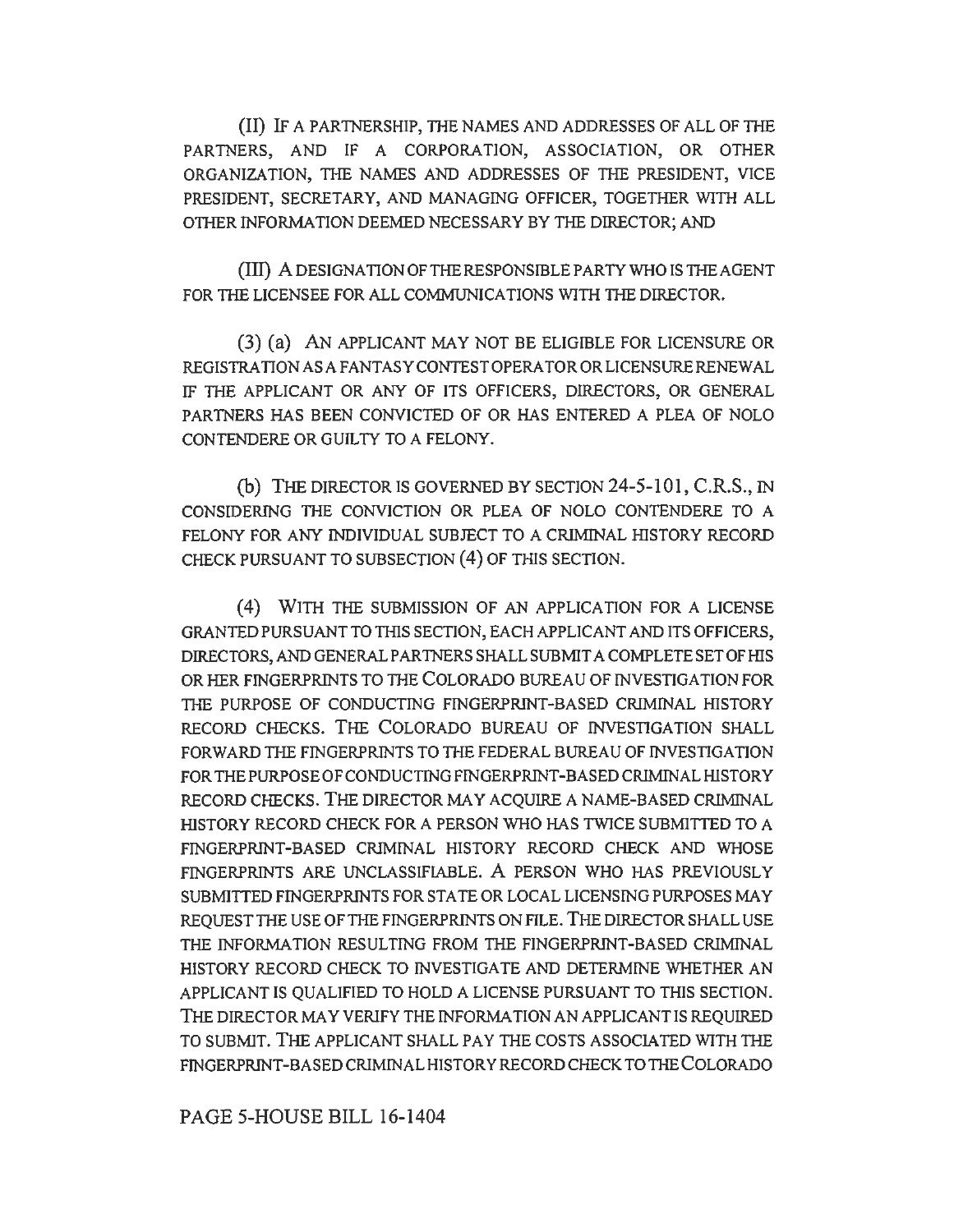## BUREAU OF INVESTIGATION.

(5) AFANTASYCONTESTOPERATORSHALLNOTCONDUCT,OPERATE, OR OFFER A FANTASY CONTEST THAT:

(a) UTILIZES:

(I) VIDEO OR MECHANICAL REELS OR SYMBOLS OR ANY OTHER DEPICTIONS OF SLOT MACHINES, POKER, BLACKJACK, CRAPS, OR ROULETTE; OR

(II) ANY DEVICE THAT QUALIFIES AS OR REPLICATES GAMES THAT CONSTITUTE LIMITED GAMING UNDER SECTION 9 OF ARTICLE XVIII OF TilE COLORADO CONSTITUTION; OR

(b) INCLUDES A UNIVERSITY, COLLEGE, HIGH SCHOOL, OR YOUTH SPORTING EVENT.

**12-15.5-106. Consumer protections.** (1) A FANTASY CONTEST OPERATOR, INCLUDING A SMALL FANTASY CONTEST OPERATOR, SHALL IMPLEMENT COMMERCIALLY REASONABLE PROCEDURES FOR FANTASY CONTESTS WITH AN ENTRY FEE, WHICH PROCEDURES ARE DESIGNED TO:

(a) PREVENT EMPLOYEES OF THE FANTASY CONTEST OPERATOR, INCLUDING A SMALL FANTASY CONTEST OPERA TOR, AND RELATIVES LIVING IN THE SAME HOUSEHOLD AS SUCH EMPLOYEES, FROM COMPETING IN ANY FANTASY CONTESTS OFFERED BY ANY FANTASY CONTEST OPERATOR IN - WHICH THE OPERA TOR OFFERS A CASH PRIZE;

(b) PREVENT SHARING OF CONFIDENTIAL INFORMATION TIIA T COULD AFFECT SUCH FANTASY CONTEST PLAY WITH THIRD PARTIES UNTIL TilE INFORMATION IS MADE PUBLICLY AVAILABLE;

(c) VERIFY THAT A FANTASY CONTEST PLAYER IN SUCH A FANTASY CONTEST IS EIGHTEEN YEARS OF AGE OR OLDER;

(d) ENSURE TIIAT INDIVIDUALS WHO PARTICIPATE OR OFFICIATE IN A GAME OR CONTEST TIIAT IS THE SUBJECT OF SUCH A FANTASY CONTEST WILL BE RESTRICTED FROM ENTERING SUCH A FANTASY CONTEST THAT IS DETERMINED, IN WHOLE OR IN PART, ON THE ACCUMULATED STATISTICAL

PAGE 6-HOUSE BILL 16-1404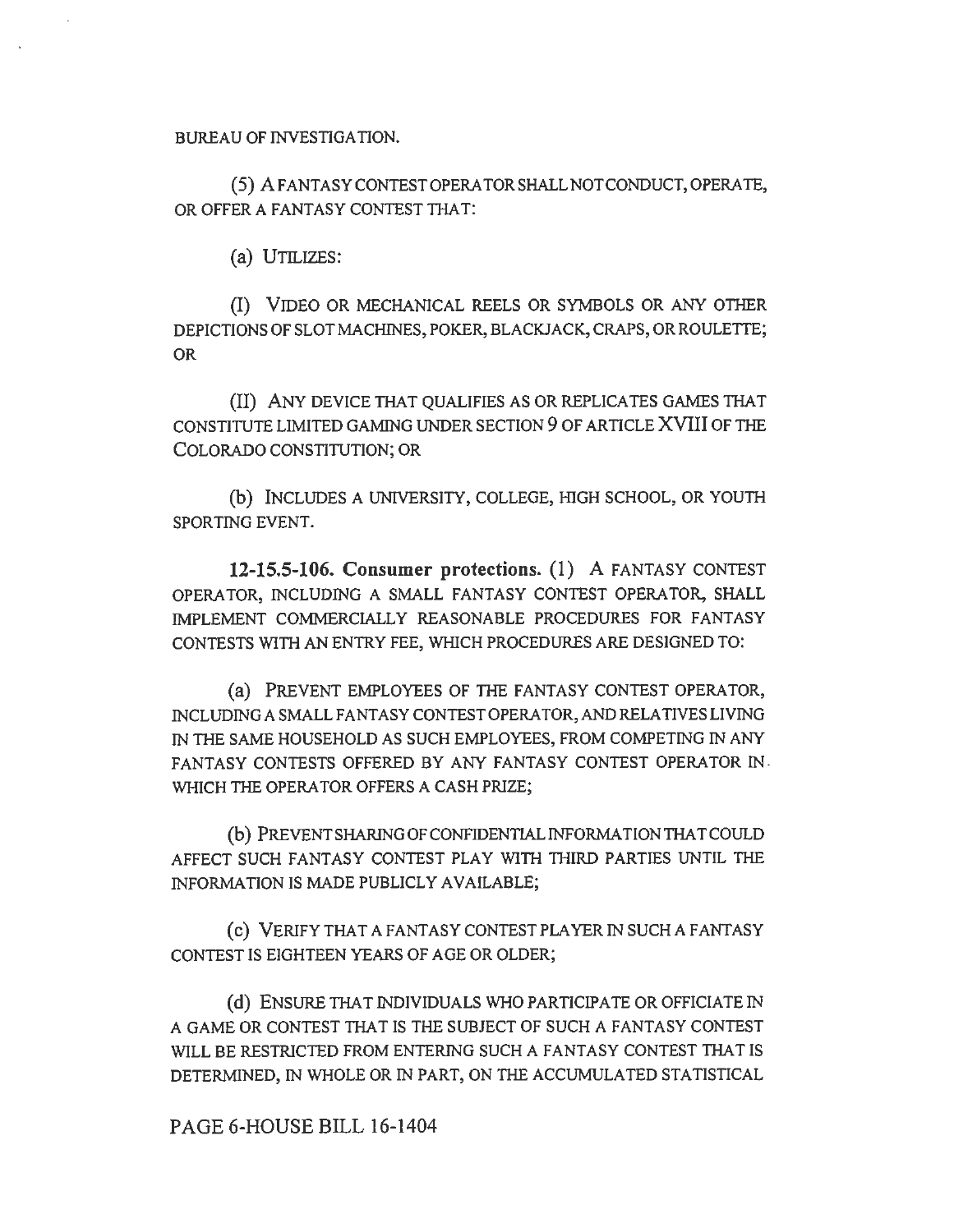RESULTS OF A TEAM OF INDIVIDUALS IN THE GAME OR CONTEST IN WHICH THEY ARE A PLAYER OR OFFICIAL;

(e) ALLOW INDIVIDUALS TO RESTRICTTHEMSEL VES FROM ENTERING SUCH A FANTASY CONTEST UPON REQUEST AND PROVIDE REASONABLE STEPS TO PREVENT THE PERSON FROM ENTERING SUCH FANTASY CONTESTS OFFERED BY THE FANTASY CONTEST OPERATOR, INCLUDING A SMALL FANTASY CONTEST OPERATOR;

(f) DISCLOSE THE NUMBER OF ENTRIES THAT A FANTASY CONTEST PLAYER MAY SUBMIT TO EACH SUCH FANTASY CONTEST, PROVIDE REASONABLE STEPS TO PREVENT PLAYERS FROM SUBMITTING MORE THAN THE ALLOWABLE NUMBER, AND, IN ANY CONTEST INVOLVING AT LEAST ONE HUNDRED ONE ENTRIES, NOT ALLOW A PLAYER TO SUBMIT MORE THAN THE LESSER OF THREE PERCENT OF ALL ENTRIES OR ONE HUNDRED FIFTY ENTRIES;

(g) SEGREGATE FANTASY CONTEST PLAYER FUNDS FROM OPERATIONAL FUNDS AND MAINTAIN A RESERVE IN THE FORM OF CASH, CASH EQUIVALENTS, AN IRREVOCABLE LETTER OF CREDIT, A BOND, OR A COMBINATION THEREOF, IN THE AMOUNT OF THE DEPOSITS MADE TO THE ACCOUNTS OF FANTASY CONTEST PLAYERS FOR THE BENEFIT AND PROTECTION OF THE FUNDS HELD IN SUCH ACCOUNTS;

(h) DISTINGUISH HIGHLY EXPERIENCED PLAYERS AND BEGINNER PLAYERS AND ENSURE THAT HIGHLY EXPERIENCED PLAYERS ARE CONSPICUOUSLY IDENTIFIED AS SUCH TO ALL PLAYERS;

(i) PROHIBIT THE USE OF SCRIPTS IN FANTASY CONTESTS THAT GIVE A PLAYER AN UNFAIR ADVANTAGE OVER OTHER PLAYERS AND MAKE ALL AUTHORIZED SCRIPTS READILY AVAILABLE TO ALL FANTASY CONTEST PLAYERS;

G) CLEARLY AND CONSPICUOUSLY DISCLOSE ALL RULES THAT GOVERN ITS CONTESTS, INCLUDING THE MATERIAL TERMS OF EACH PROMOTIONAL OFFER AT THE TIME THE OFFER IS ADVERTISED; AND

(k) USE TECHNOLOGICALLY REASONABLE MEASURES TO LIMIT EACH FANTASY CONTESTPLA YER TOONEACTIVEACCOUNTWITH THAT OPERA TOR.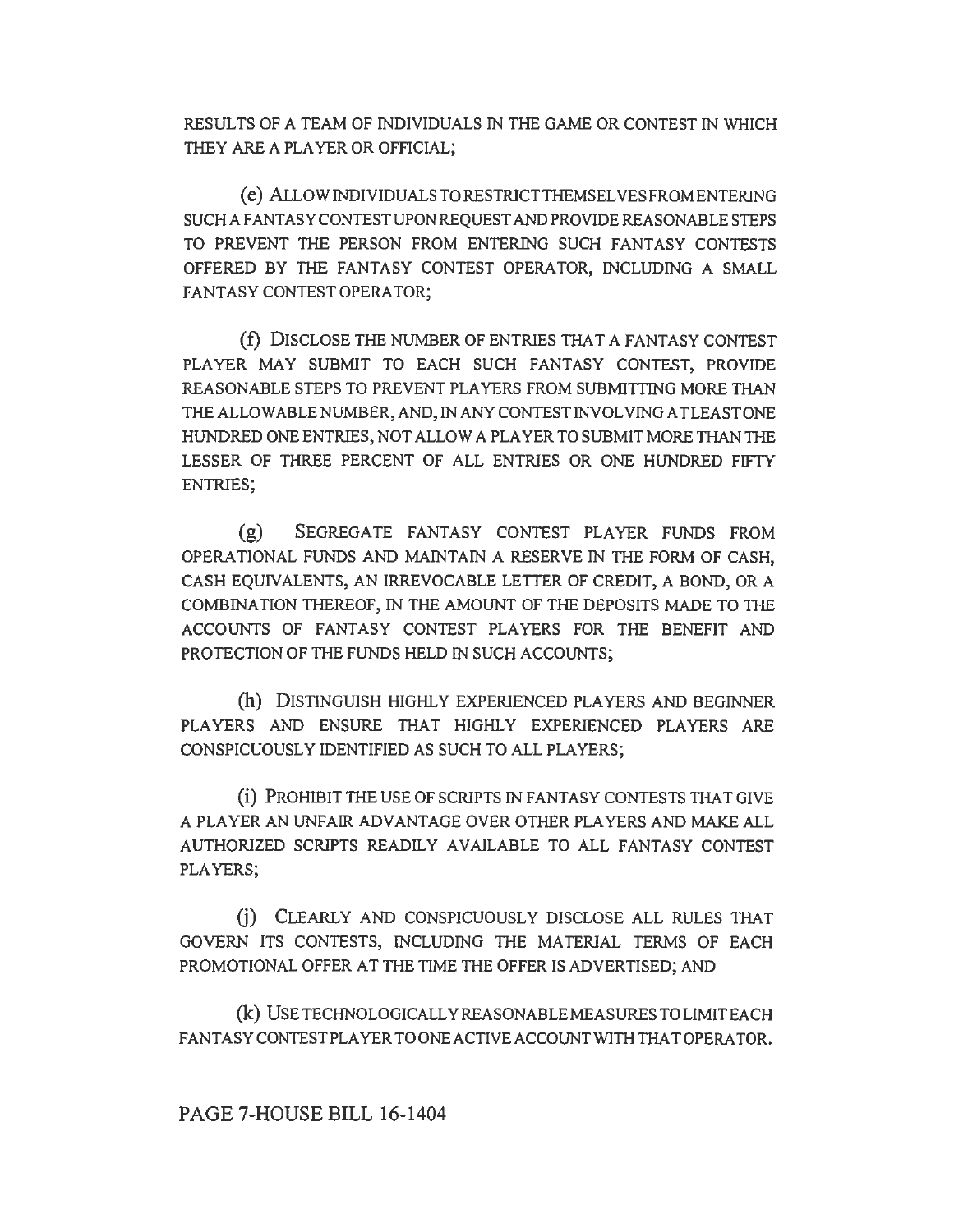(2) A FANTASY CONTEST OPERA TOR OFFERING FANTASY CONTESTS IN THIS STATE SHALL:

(a) CONTRACT WITH A THIRD PARTY TO ANNUALLY PERFORM AN INDEPENDENT AUDIT, CONSISTENT WITH THE STANDARDS ESTABLISHED BY THE PUBLIC COMPANY ACCOUNTING OVERSIGHT BOARD, TO ENSURE COMPLIANCE WITH THIS ARTICLE; AND

(b) SUBMIT THE RESULTS OF THE AUDIT TO THE DIRECTOR.

12-15.5-107. Duty to maintain records. EACH FANTASY CONTEST OPERA TOR SHALL KEEP DAILY RECORDS OF ITS OPERATIONS AND SHALL MAINTAIN THE RECORDS FOR AT LEAST THREE YEARS. THE RECORDS MUST SUFFICIENTLY DETAIL ALL FINANCIAL TRANSACTIONS TO DETERMINE COMPLIANCE WITH THE REQUIREMENTS OF THIS ARTICLE AND MUST BE AVAILABLE FOR AUDIT AND INSPECTION BY THE DIRECTOR DURING THE FANTASY CONTEST OPERATOR'S REGULAR BUSINESS HOURS.

12-15.5-108. Authorization to conduct fantasy contests. ( 1) FANTASY CONTESTS ARE AUTHORIZED AND MAY BE CONDUCTED BY A FANTASY CONTEST OPERA TOR AT A LICENSED GAMING ESTABLISHMENT, AS THAT TERM IS DEFINED IN SECTION 12-47.1-103 (15). A GAMING RETAILER, AS THAT TERM IS DEFINED IN SECTION 12-47.1-103 (24), MAY CONDUCT FANTASY CONTESTS IF THE GAMING RETAILER IS LICENSED AS A FANTASY CONTEST OPERATOR.

(2) FANTASY CONTESTS ARE AUTHORIZED AND MAY BE CONDUCTED BY A FANTASY CONTEST OPERATOR AT A LICENSED FACILITY AT WHICH PARI-MUTUEL WAGERING, AS THAT TERM IS DEFINED IN SECTION 12-60-102 (20.5), MAY OCCUR. AN OPERA TOR OF A CLASS B TRACK, AS THAT TERM IS DEFINED IN SECTION 12-60-102 (4), MAY CONDUCT FANTASY CONTESTS IF THE OPERA TOR IS LICENSED AS A FANTASY CONTEST OPERA TOR.

(3) A FANTASY CONTEST CONDUCTED IN COMPLIANCE WITH THIS ARTICLE DOES NOT VIOLATE ARTICLE 10 OR 10.5 OF TITLE 18, C.R.S.

12-15.5-109. Grounds for discipline. (1) THE DIRECTOR MAY DENY, SUSPEND, OR REVOKE A LICENSE OR REGISTRATION OR PLACE ON PROBATION OR ISSUE A LETTER OF ADMONITION TO A LICENSEE OR REGISTRANT IF THE FANTASY CONTEST OPERATOR, INCLUDING A SMALL

PAGE 8-HOUSE BILL 16-1404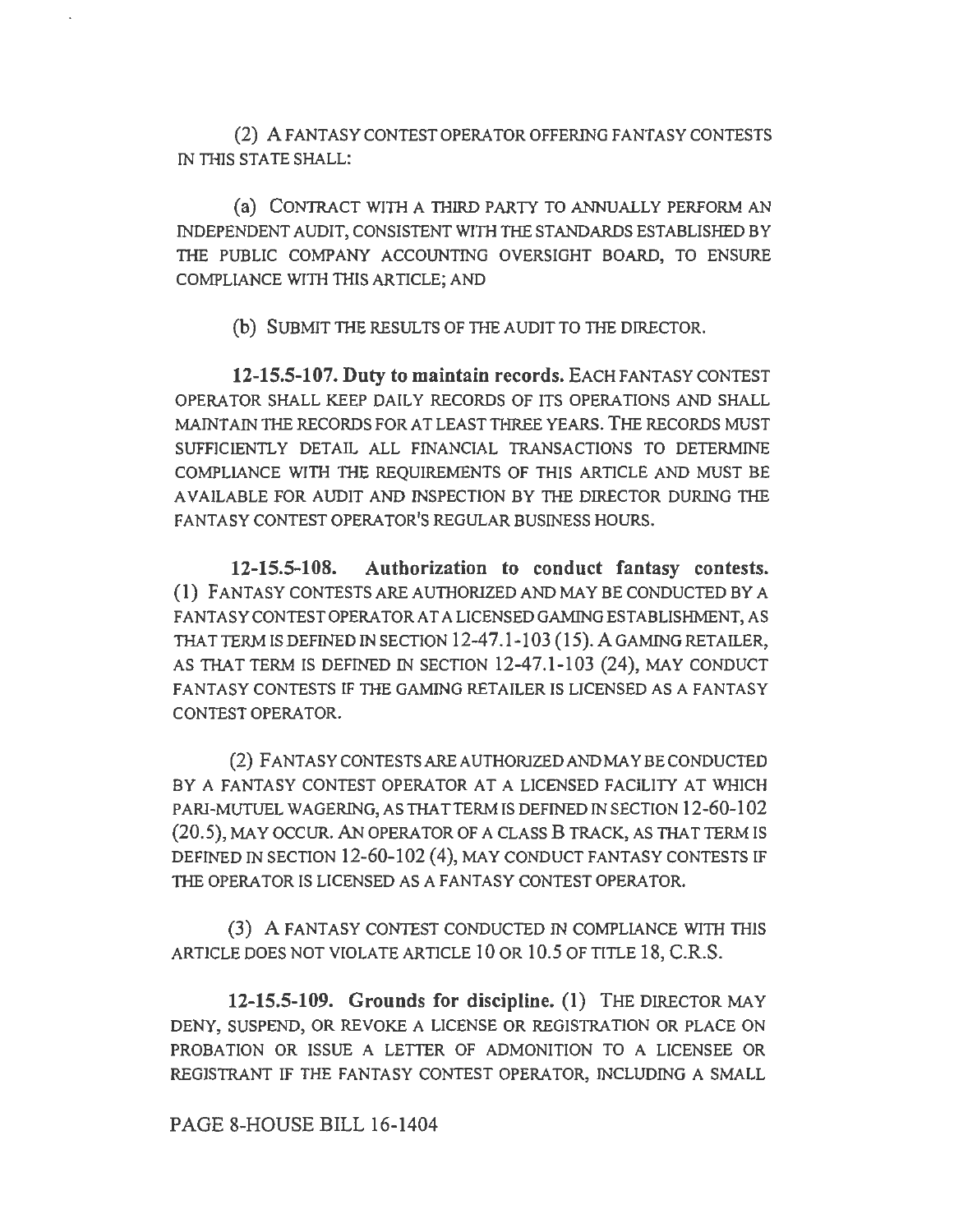FANTASY CONTEST OPERA TOR:

(a) VIOLATES ANY ORDER OF THE DIRECTOR OR ANY PROVISION OF THIS ARTICLE OR THE RULES ESTABLISHED UNDER THIS ARTICLE;

(b) FAILS TO MEET THE REQUIREMENTS FOR LICENSURE UNDER THIS ARTICLE; OR

(c) USES FRAUD, MISREPRESENTATION, OR DECEIT IN APPLYING FOR ORA TTEMPTING TO APPLY FOR LICENSUREORREGISTRA TION OR OTHERWISE IN OPERATING OR OFFERING TO OPERATE A FANTASY CONTEST.

(2) IF IT APPEARS TO THE DIRECTOR, BASED UPON CREDIBLE EVIDENCE AS PRESENTED IN A WRITTEN COMPLAINT, THAT A PERSON IS OPERATING OR OFFERING TO OPERATE A FANTASY CONTEST WITHOUT HAVING OBTAINED A REGISTRATION OR LICENSE, THE DIRECTOR MAY ISSUE AN ORDER TO CEASE AND DESIST THE ACTIVITY. THE DIRECTOR SHALL SET FORTH IN THE ORDER THE STATUTES AND RULES ALLEGED TO HAVE BEEN VIOLA TED, THE FACTS ALLEGED TO HAVE CONSTITUTED THE VIOLATION, AND THE REQUIREMENT THAT ALL UNAUTHORIZED PRACTICES IMMEDIATELY CEASE. WITHIN TEN DAYS AFTER SERVICE OF THE ORDER TO CEASE AND DESIST PURSUANT TO THIS SUBSECTION (2), THE PERSON MAY REQUEST A HEARING ON THE QUESTION OF WHETHER ACTS OR PRACTICES IN VIOLATION OF THIS ARTICLE HAVE OCCURRED. THE HEARING SHALL BE CONDUCTED PURSUANT TO SECTION 24-4-105, C.R.S.

**12-15.5-110. Civil fines.** IN ADDITION TO ANY OTHER REMEDY PROVIDED BY LAW, A FANTASY CONTEST OPERA TOR, OR AN EMPLOYEE OR AGENT THEREOF, WHO VIOLATES THIS ARTICLE IS SUBJECT TO A CIVIL FINE OF NOT MORE THAN ONE THOUSAND DOLLARS FOR EACH SUCH VIOLATION, WHICH THE STATE TREASURER SHALL CREDIT TO THE GENERAL FUND. THE DIRECTOR MAY FILE A CIVIL ACTION TO COLLECT THE FINE.

**12-15.5-111. Applicability.** THIS ARTICLE APPLIES TO CONDUCT OCCURRING ON OR AFTER JULY **1,** 2017.

**12-15.5-112. Repeal.** THIS ARTICLE IS REPEALED, EFFECTIVE SEPTEMBER **1,** 2020. BEFORE ITS REPEAL, THIS ARTICLE IS SCHEDULED FOR REVIEW IN ACCORDANCE WITH SECTION 24-34-104, C.R.S.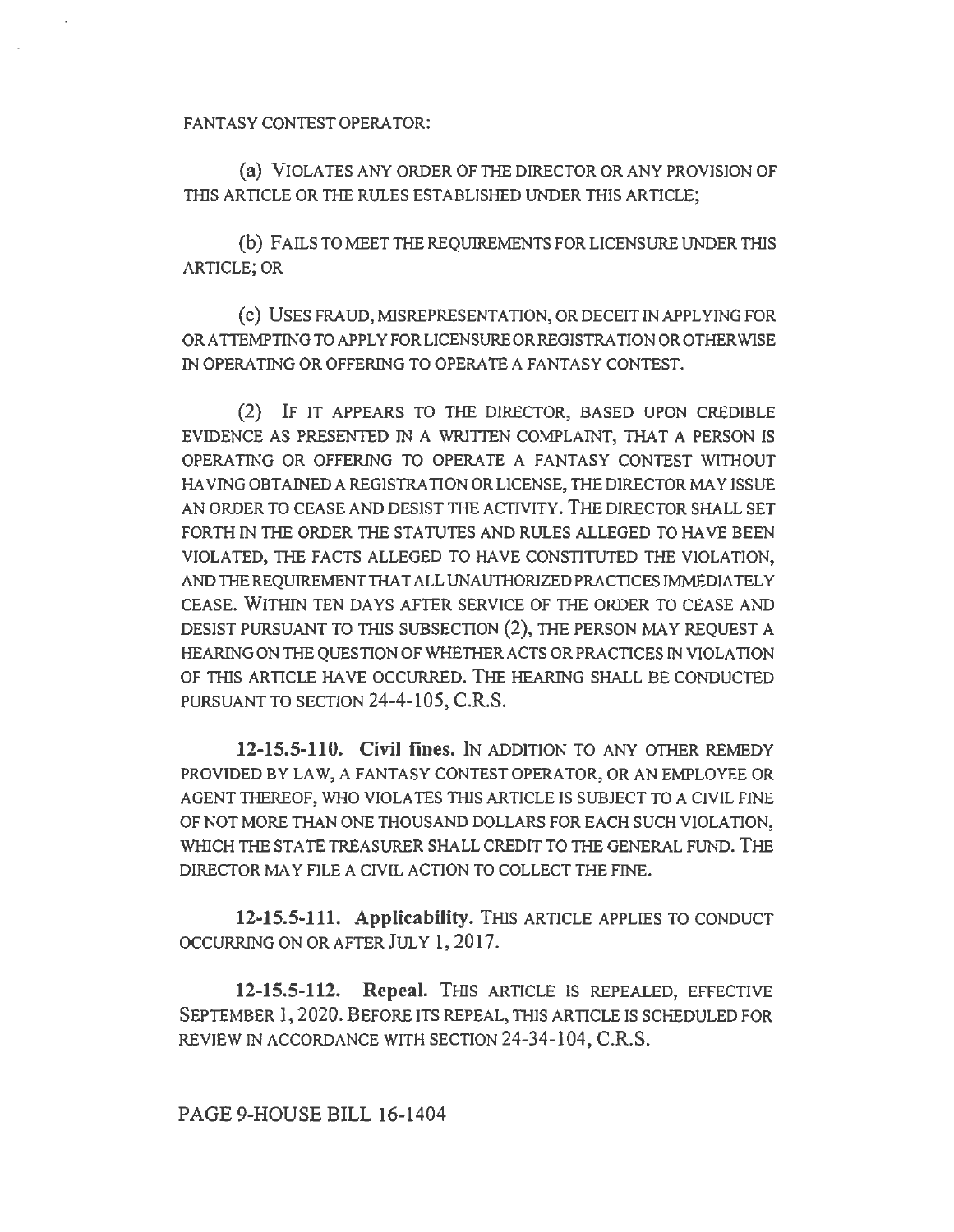SECTION 2. In Colorado Revised Statutes, 24-34-104, add (51.5) (i) as follows:

24-34-104. General assembly review of regulatory agencies and functions for termination, continuation, or reestablishment. ( 51.5) The following agencies, functions, or both terminate on September 1, 2020:

0) THE REGULATION OF FANTASY CONTEST OPERATORS BY THE DEPARTMENT PURSUANT TO SECTIONS 12-15.5-103 TO 12-15.5-107, 12-15.5-109, AND 12-15.5-110, C.R.S.

SECTION 3. Appropriation. (1) For the 2016-17 state fiscal year, \$77,546 is appropriated to the department of regulatory agencies. This appropriation is from the division of professions and occupations cash fund created in section 24-34-105 (2) (b) (I), C.R.S. To implement this act, the department may use this appropriation as follows:

(a) \$62,392 for use by the division of professions and occupations for personal services, which amount is based on an assumption that the division will require an additional 0.9 FTE and temporary staff;

(b) \$5,653 for use by the division professions and occupations for operating expenses; and

(c) \$9,501 for the purchase of legal services.

(2) For the 2016-17 state fiscal year, \$9,501 is appropriated to the department of law. This appropriation is from reappropriated funds received from the department of regulatory agencies under paragraph (c) of subsection (1) of this section. To implement this act, the department of law may use this appropriation to provide legal services for the department of regulatory agencies.

(3) For the 2016-17 state fiscal year, \$527 is appropriated to the department of public safety for use by the Colorado bureau of investigation. This appropriation is from the Colorado bureau of investigation identification unit fund created in section 24-33.5-426, C.R.S. To implement this act, the bureau may use this appropriation for operating expenses related to identification.

PAGE 10-HOUSE BILL 16-1404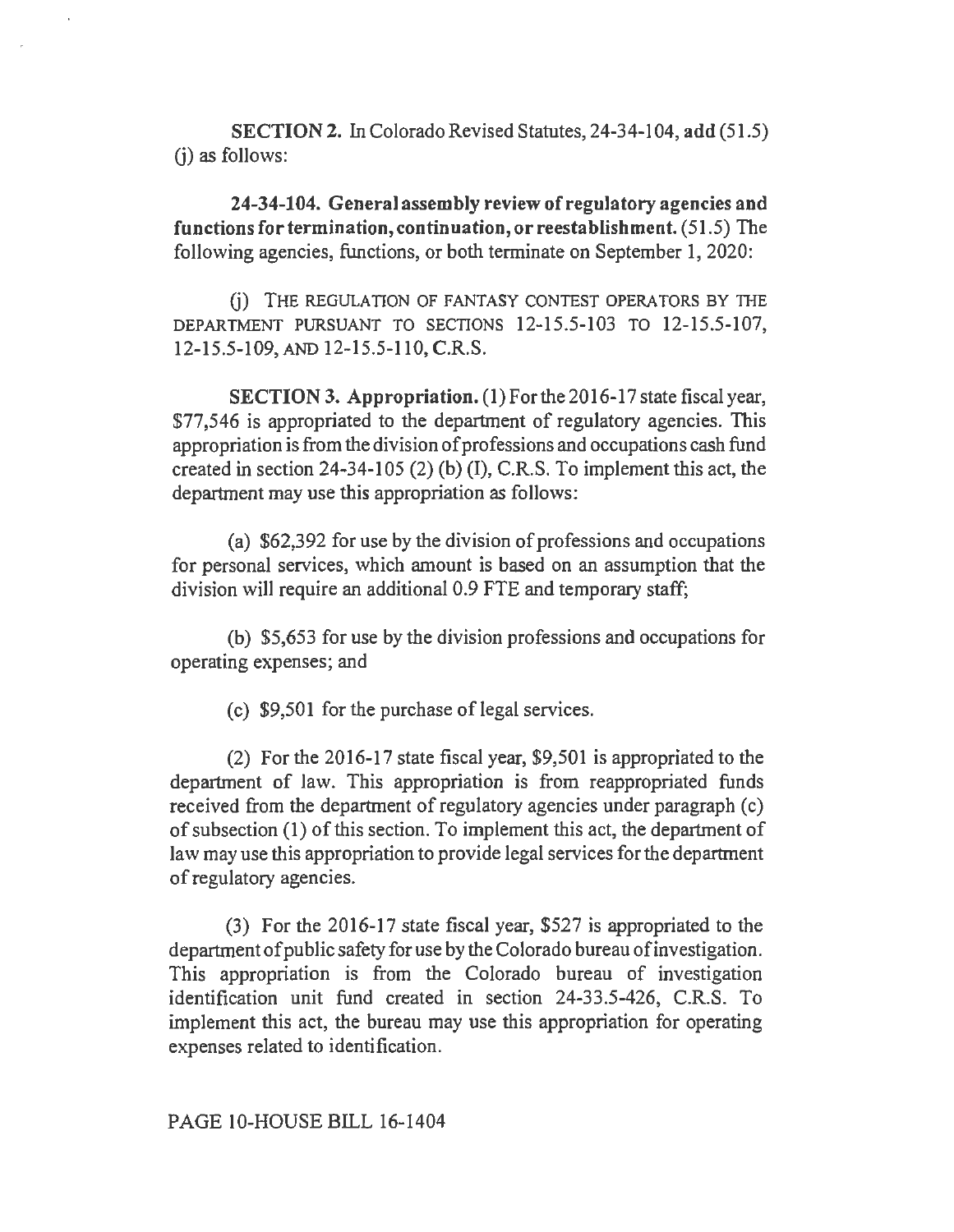SECTION 4. Act subject to petition - effective date applicability. (I) This act takes effect at 12:01 a.m. on the day following the expiration of the ninety-day period after final adjournment of the general assembly (August 10, 2016, if adjournment sine die is on May 11, 20 16); except that, if a referendum petition is filed pursuant to section 1 (3) of article  $V$  of the state constitution against this act or an item, section, or part of this act within such period, then the act, item, section, or part will not take effect unless approved by the people at the general election to be held in November 2016 and, in such case, will take effect on the date of the